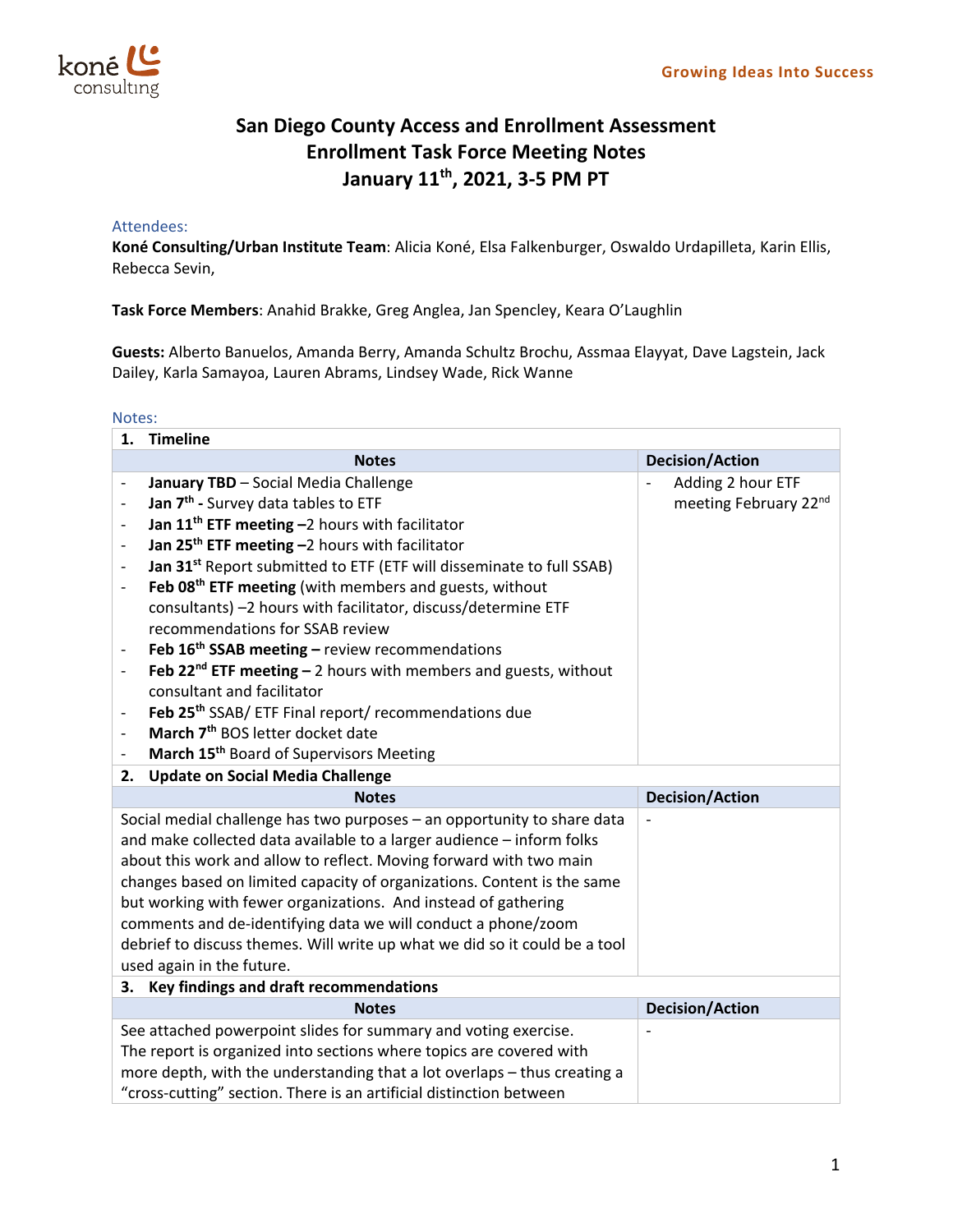

|                                                  | outreach and application assistance that was made to help organize |  |  |  |  |  |
|--------------------------------------------------|--------------------------------------------------------------------|--|--|--|--|--|
| topics.                                          |                                                                    |  |  |  |  |  |
|                                                  | Something rose to the level of a finding because it became a theme |  |  |  |  |  |
|                                                  | across the different modes of information gathering. Our "gold     |  |  |  |  |  |
|                                                  | standard" is to triangulate data across sources. Recommendations   |  |  |  |  |  |
|                                                  | include ideas gathered from stakeholders and promising practices.  |  |  |  |  |  |
|                                                  | Discussion notes below:                                            |  |  |  |  |  |
| Outreach                                         |                                                                    |  |  |  |  |  |
|                                                  | Request to include examples on what leveraging and expanding       |  |  |  |  |  |
|                                                  | partnerships with CBOs serving and trusted by prioritized          |  |  |  |  |  |
|                                                  | subgroups looks like                                               |  |  |  |  |  |
|                                                  | Language and technology access will be covered in detail in the    |  |  |  |  |  |
|                                                  | Program Access section. Request to increase the language           |  |  |  |  |  |
|                                                  | availability beyond 3 main languages - Spanish, Arabic,            |  |  |  |  |  |
|                                                  | Vietnamese.                                                        |  |  |  |  |  |
|                                                  | Communities to prioritize - Consider mixed-immigrant status        |  |  |  |  |  |
|                                                  | households as a subgroup of immigrant and refugee households.      |  |  |  |  |  |
|                                                  | Ex: public charge webpage still needs edits.                       |  |  |  |  |  |
|                                                  | Content created by the County carries more weight.                 |  |  |  |  |  |
|                                                  | Definitely see connections between recommendations.                |  |  |  |  |  |
| $\overline{\phantom{a}}$                         | Questions about website or recommendations to make                 |  |  |  |  |  |
|                                                  | information on website more accessible. Would be covered           |  |  |  |  |  |
|                                                  | under Program Access.                                              |  |  |  |  |  |
| <b>Applications &amp; Eligibility Processing</b> |                                                                    |  |  |  |  |  |
|                                                  | Surprised that CBO approval rate is low. Not a fan of the word     |  |  |  |  |  |
|                                                  | simplified re: single program apps - they might be single          |  |  |  |  |  |
|                                                  | program but they aren't simple.                                    |  |  |  |  |  |
|                                                  | Request to dig into approval rate data to better understand the    |  |  |  |  |  |
|                                                  | methodology of that data. If it's still hard for CBOs to get       |  |  |  |  |  |
|                                                  | applications approved - creates lots of great questions for        |  |  |  |  |  |
|                                                  | further discussion                                                 |  |  |  |  |  |
|                                                  | Request to share this data by program                              |  |  |  |  |  |
|                                                  | Clarify joint application is survey data. Want to know where the   |  |  |  |  |  |
|                                                  | admin data comes from too. Making sure it's really clear in the    |  |  |  |  |  |
|                                                  | findings what data source is being referenced.                     |  |  |  |  |  |
|                                                  | Benefits CalWIN allows 1 application - customer selects which      |  |  |  |  |  |
|                                                  | program they apply for, one app only. If they select CF and MC     |  |  |  |  |  |
|                                                  | it's still one app                                                 |  |  |  |  |  |
|                                                  | Request for additional information on cross program outreach       |  |  |  |  |  |
|                                                  | strategies and the eligibility "funnel".                           |  |  |  |  |  |
|                                                  | Request that simplified apps recommendation include skip logic     |  |  |  |  |  |
|                                                  | based on previous experience.                                      |  |  |  |  |  |
|                                                  | Request to clarify where to prioritize app assistance and          |  |  |  |  |  |
|                                                  | outstationed eligibility workers - start with priority subgroups.  |  |  |  |  |  |
|                                                  | Request to prioritize performance measures that include failure    |  |  |  |  |  |
|                                                  | to provide to collaborate on reducing the single, largest,         |  |  |  |  |  |
|                                                  | preventable denial reason. Have some pilot projects that we        |  |  |  |  |  |